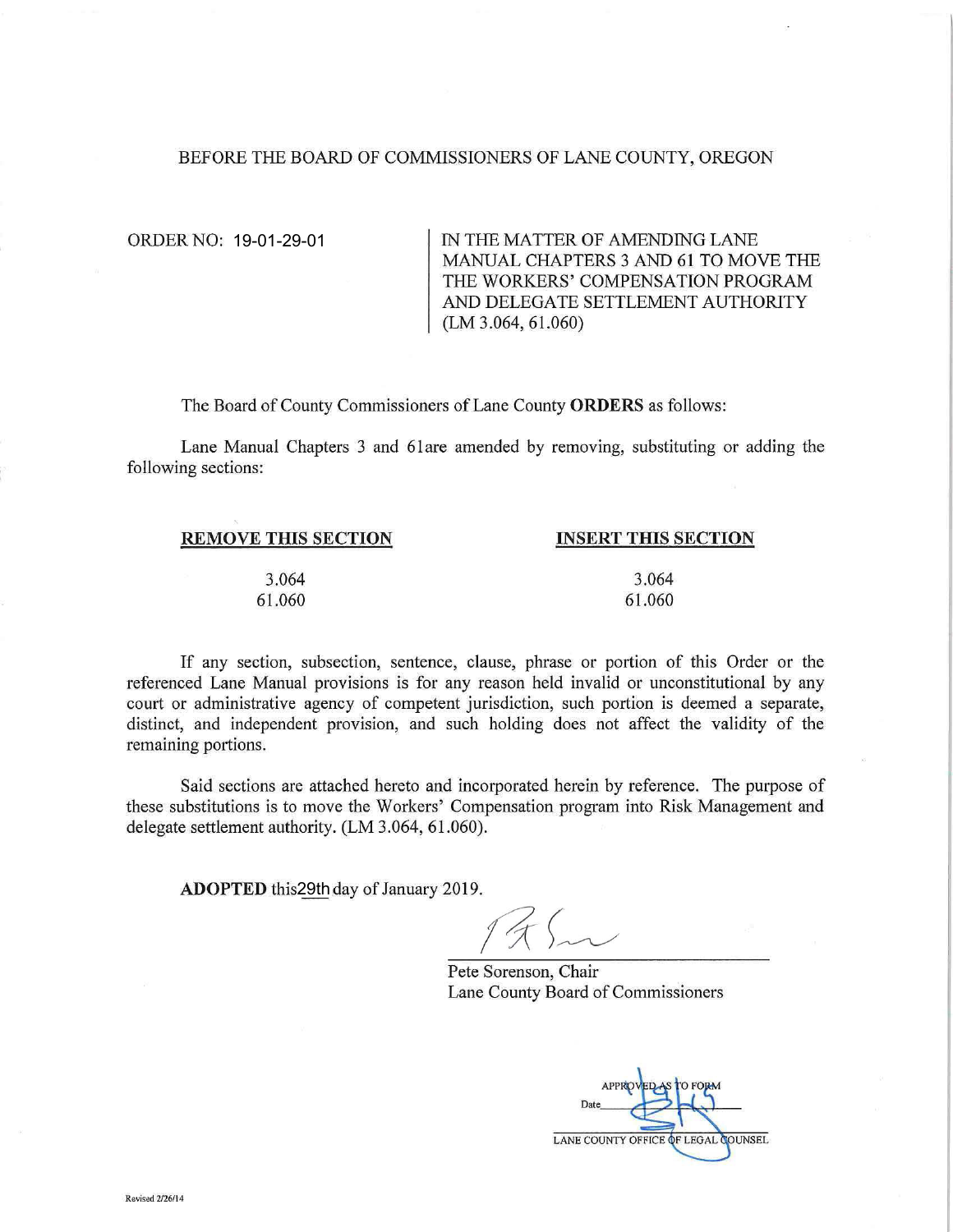# **3.064 Functions.**

execution;

The function of the Office of Legal Counsel is to serve as attorney for County government and will include, but not be limited to, the following specific functions as is consistent with budget limitations:

(1) Serve as primary legal advisor to the Board of County Commissioners;

(2) Investigate and manage claims that are made against the County and its employees and defend County officers or employees as required by statute, in any action for damages based on an alleged wrongful act or omission in performance of official duty, except as otherwise directed by the Board;

(3) Defend actions and suits to which the County is a party and such proceedings as resources permit;

(4) Upon approval of the Board prosecute actions and suits to which the County is a party and such proceedings as resources permit;

(5) Upon request, may advise County officers on legal questions that may arise;

(6) Performance of the duties outlined in Lane Manual include:

(a) Attending meetings of Board as it may request;

(b) Approving formal ordinances, orders and actions of the Board as to form (legal sufficiency);

(c) Serving as legal advisor for/to the Planning Commission;

(d) Representing the Assessor (Director, Department of Assessment and Taxation) before the Tax Court in significant tax cases;

(e) Drafting and assisting in drafting of County charter amendments, ordinances, orders, contracts, deeds and other formal documents;

- (f) Advising and, as necessary, appearing before the County Infractions Section;
- (g) Assisting in collection of delinquent accounts, including proceeding to judgment and
	- (h) Assisting in lease and acquisition of real property by purchase or condemnation;
	- (i) Drafting ballot titles;
	- (j) Serving as legal advisor to the Fair Board;

(k) Potential conflicts of interest within the Office of Legal Counsel will be handled in accordance with provisions set forth in Lane Manual and the applicable rules governing the ethics of attorneys; and,

(l) Maintain the Lane Code and Lane Manual.

(7) Subject to the exercise of discretion regarding ethical considerations on the part of the County Counsel, the duties of the Office of Legal Counsel generally will be performed in the following order of priority:

- (a) Litigation;
- (b) Requests of or advice to the Board and elected officials;
- (c) Requests of and advice to the County Administrator; and,
- (d) Requests of and advice to the Department Directors.

(8) Risk Management. The Department will be responsible for risk management functions, including loss prevention, self-insurance programs, insurance, general liability claims management and workers' compensation. *(Revised by Order No. 00-1-26-7, Effective 1.26.00; 10-7-28-3, 7.28.10; 17-06-06-06, 6.6.17; 18- 01-30-02, 1.30.18)*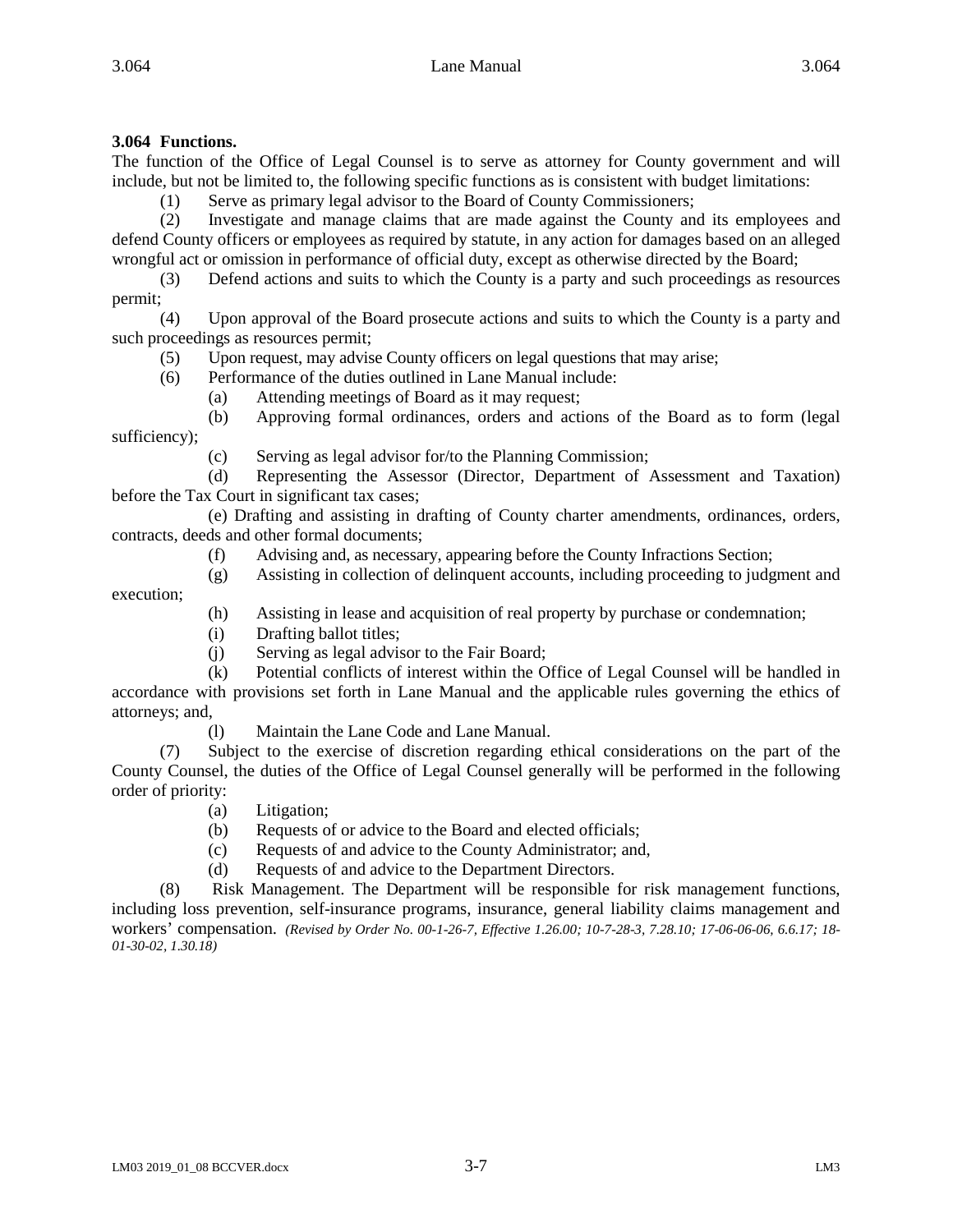61.040.6.1 The County, in its discretion, may provide a defense for claims asserted against a county employee, officer, or agent which arise out of an alleged act or omission occurring in the performance of duty and which are outside the County's duty to defend under the Oregon Tort Claims Act, upon receipt of a written request for defense from the individual, and pursuant to the conditions and limitations described below.

61.040.6.2 The employee, officer or agent shall cooperate with the County and counsel in the same manner as required by the Oregon Tort Claims Act.

61.040.6.3 The County will reject a request for defense for instances described above where, after an investigation by the County, it is determined that the claim or demand did not occur out of an alleged act or omission occurring in the performance of duty or that the alleged act or omission amounted to malfeasance in office, or willful or wanton neglect of duty. Upon such rejection, the rights of the employee, officer or agent shall be determined in the same manner as provided by the Oregon Tort Claims Act.

61.040.6.4 County Counsel shall provide the defense in the instances described above, unless an ethical conflict exists or there are other factors which, after consultation with County Counsel, cause the Board to determine that it is in the best interests of the County to authorize engaging private counsel.

61.040.6.5 Upon approval of the Board of a request for a private attorney, or upon County Counsel's determination that an ethical conflict exists, or in an emergency situation, County Counsel shall authorize, for payment from appropriate budgeted funds, retaining a private attorney under reasonable terms not to exceed \$5,000 (Five thousand dollars and no cents) total fee. If it is necessary to exceed the \$5,000 (Five thousand dollars and no cents) fee, the fee agreement shall be handled through the normal contract process.

61.040.6.6 If a judgment is ultimately entered against the individual after the County has provided a defense, the County reserves the right to seek reimbursement, plus interest at the statutory rate, from the individual for any damages paid by the County and the costs of defense.

61.040.7 Nothing in these provisions is intended to create or confer a right or benefit on a plaintiff alleging a civil rights violation by or against the County or a County officer, agent or employee. *(Revised by Order No. 85-3-13-3, Effective 3.13.85; 98-12-2-5, 12.2.98; 02-9-25-10, 9.25.02; 16-02-09-03, 2.9.16)*

# **AUTHORITY FOR SETTLEMENT**

### **61.050 Policy.**

The County recognizes that, given the inherent risks of litigation, it is often in its best interest to settle lawsuits, claims, personnel grievances, and appeals promptly. Settlements promote the good will of the County and allow the government to proceed with its business rather than dwelling on past actions. For these reasons, the County encourages reasonable settlements.

*(Revised by Order No. 98-12-2-5; Effective 12.2.98; 13-04-23-03, 4.23.13; 16-02-09-03, 2.9.16)*

# **61.060 Delegation of Authority.**

61.060.1 Self-Insured Litigation. The Office of Legal Counsel is responsible for defending the County in litigation unless the case is covered by an insurance policy and the company chooses to employ outside counsel or a conflict of interest exists. After following the appropriate risk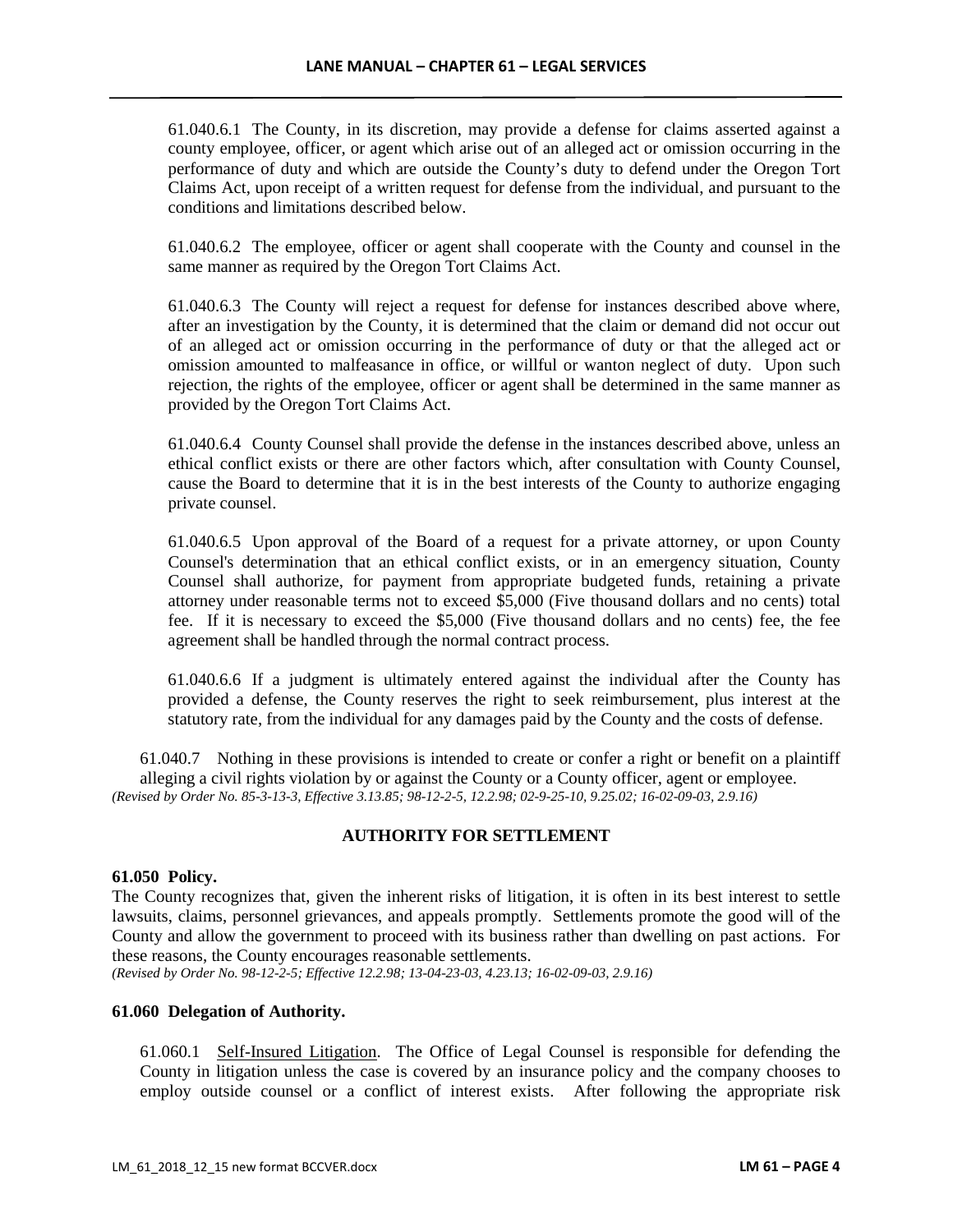management procedures, including identifying the risks involved, the probable costs, the impact of the settlement, and the source of budgeted funds to be used for any payment, the following individuals are delegated the authority to settle litigation up to the described limit and to execute any documents necessary to finalize the settlement.

61.060.1.1 The County Counsel or their designee - up to \$50,000 (Fifty thousand dollars and no cents).

61.060.1.2 The County Administrator or their designee - up to \$100,000 (One hundred thousand dollars and no cents).

61.060.2 Self-Insured Claims. The Risk Manager is responsible for investigating and managing claims for damages against the County unless the claim is covered by an insurance policy and the company chooses to settle the matter with an alternate method. After following the appropriate risk management procedures, including identifying the risks involved, the probable costs, the impact of the settlement, and the source of budgeted funds to be used for any payment, the following individuals are delegated the authority to settle claims up to the described limit and to execute any documents necessary to finalize the settlement.

61.060.2.1 The Risk Manager or their designee - up to \$50,000 (Fifty thousand dollars and no cents).

61.060.2.2 The County Administrator or their designee - up to \$100,000 (One hundred thousand dollars and no cents).

61.060.3 Grievances and Appeals. Grievances and appeals involve those personnel matters which are proceeding under Lane Manual Personnel Rules or pursuant to a claim for a violation of a collective bargaining agreement through the procedure in said agreement. Any settlement of a grievance or appeal must have the concurrence of all co-employers. After determining the risks involved in proceeding, the probable costs, the impact of the settlement and the source of budgeted funds to be used for any payment, the following individuals are delegated the authority to settle grievances and appeals up to the described limit and to execute any documents necessary to effect the settlement.

61.060.3.1 Human Resources Director or their designee – up to \$50,000 (Fifty thousand dollars and no cents).

61.060.3.2 The County Administrator or their designee - up to \$100,000 (One hundred thousand dollars and no cents).

61.060.4 Self-Insured Workers' Compensation Claims and Litigation. The Workers' Compensation Administrator (WCA) in consultation with the Human Resources Director, Risk Manager, and County Counsel is responsible for ensuring that adequate investigation and claim management takes place. The Risk Manager, in consultation with County Counsel, shall arrange a pool of appropriate legal counsel. The WCA shall select counsel from the pool when needed for routine workers' compensation litigation. County Counsel will ensure that appropriate legal counsel is retained in cases involving legal matters other than routine workers' compensation litigation. After following the appropriate risk management procedures, including identifying the risks and exposures involved, the probable costs, the impact of the settlement, the source of budgeted funds to be used for any payment and with the written concurrence of legal counsel or County Counsel (if the case here proceeded to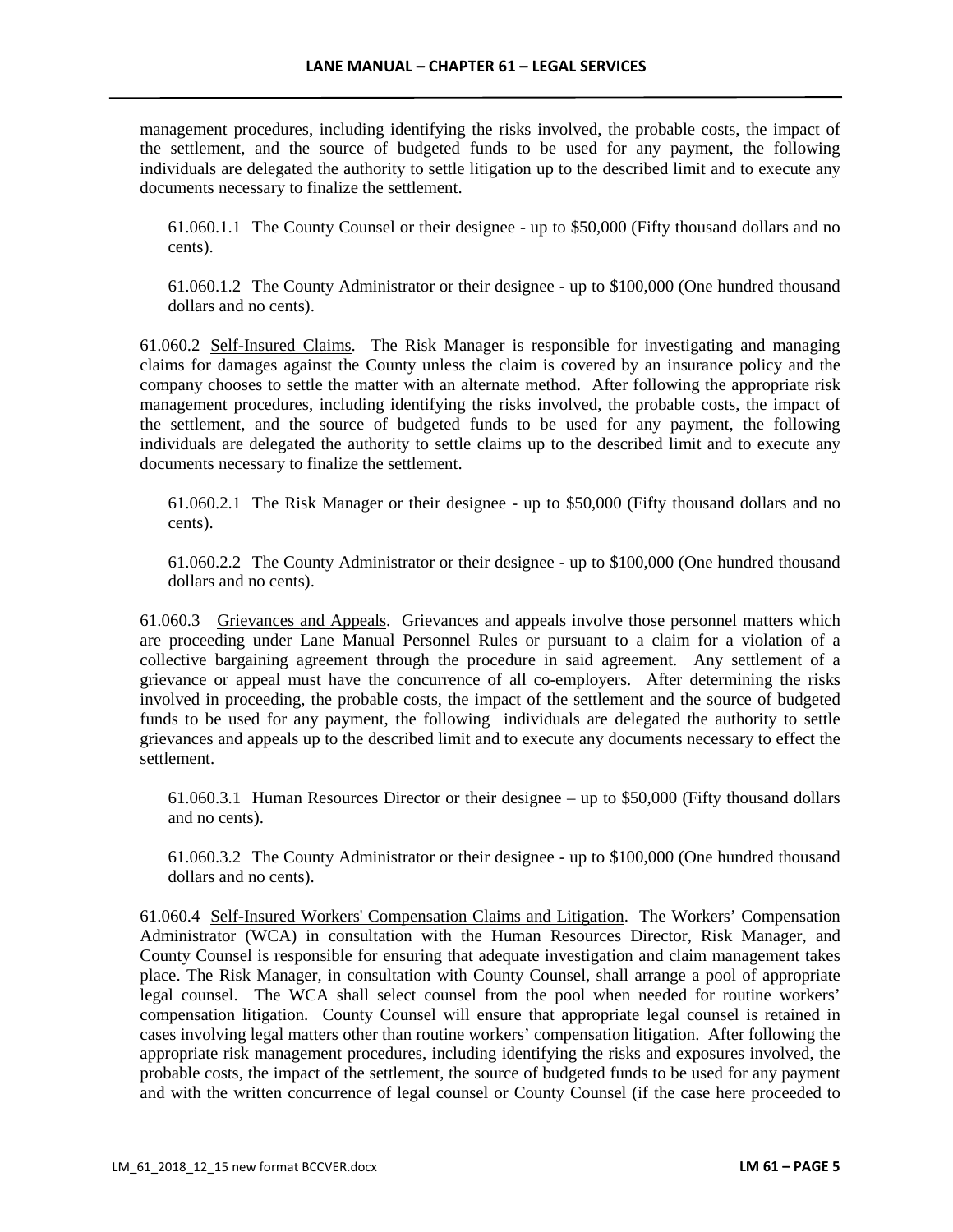litigation), the following persons are delegated the authority to settle claims up to the described limit and to execute any documents necessary to finalize the settlement:

61.060.4 .1 The Risk Manager or County Counsel, in consultation with the Department Director up to \$50,000 (Fifty thousand dollars and no cents) on disputed claims, to include any and all payments already made on claim other than defense costs; and up to \$50,000 on Permanent Partial Disability issues in addition to payments already made or ordered by Workers' Compensation Department on accepted claims.

61.060.4.2 The County Administrator, in consultation with the Workers' Compensation Administrator, Risk Manager, Department Director, and County Counsel - up to \$100,000 (One hundred thousand dollars and no cents) on disputed claims, to include any and all payments already made on claim other than defense costs; and up to \$100,000 on Permanent Partial Disability issues in addition to payments already made or ordered by Workers' Compensation Department on accepted claims.

61.060.4.3 The Workers' Compensation Administrator or Risk Manager may represent Lane County in all workers' compensation mediations and determine agreeable settlement terms. The Workers' Compensation Administrator, Risk Manager, Department Director, and County Counsel will consult prior to mediation to determine an acceptable settlement amount. When the settlement is estimated to exceed the delegated authority limits set above, increased authority shall be requested from the County Administrator or Board of County Commissioners.

61.060.5 Appeal and Settlement of APD Citations and Penalties. It is the policy of Lane County to appeal citations received from the Accident Prevention Division (APD) of the State of Oregon for workers' safety violations whenever there is any reasonable basis for such an appeal. The County Administrator is delegated the authority to appeal APD citations and any associated financial penalties, and to represent Lane County before APD on such matters through hearing. The County Administrator may further delegate this authority in writing to the Risk Manager or Department Director or to their subordinates with the particular knowledge to represent County interests regarding an APD citation and any associated financial penalties. Appeal of APD citations or any associated financial penalties may result in the opportunity for a settlement of contested issues as a result of an informal conference. After evaluating the proposed settlement and the source of budgeted funds to be used for any payment, and after considering the effort, costs and possible benefits of continuing to pursue the appeal to a formal hearing, the following persons are delegated the authority to approve settlements of the appeal of an APD citation and any associated penalty in the amounts below and to execute any documents necessary to effect the settlement:

61.060.5.1 Risk Manager, County Counsel, Department Director, or their subordinates as authorized by the County Administrator - up to \$50,000 (Fifty thousand dollars and no cents).

61.060.5.2 County Administrator - up to \$100,000 (One hundred thousand dollars and no cents).

61.060.6 Recovery of Moneys Owed to Lane County. The County Administrator is delegated the authority to seek recovery and the Risk Manager is responsible for seeking recovery on the County's behalf from those people who damage or steal County property, injure County employees which causes the County to pay time loss, or cause damages by breaking their contract with the County. In many of these cases, the costs of recovery, comparative negligence or disputes in amounts owed can make a settlement of these claims appropriate. The following individuals are delegated the authority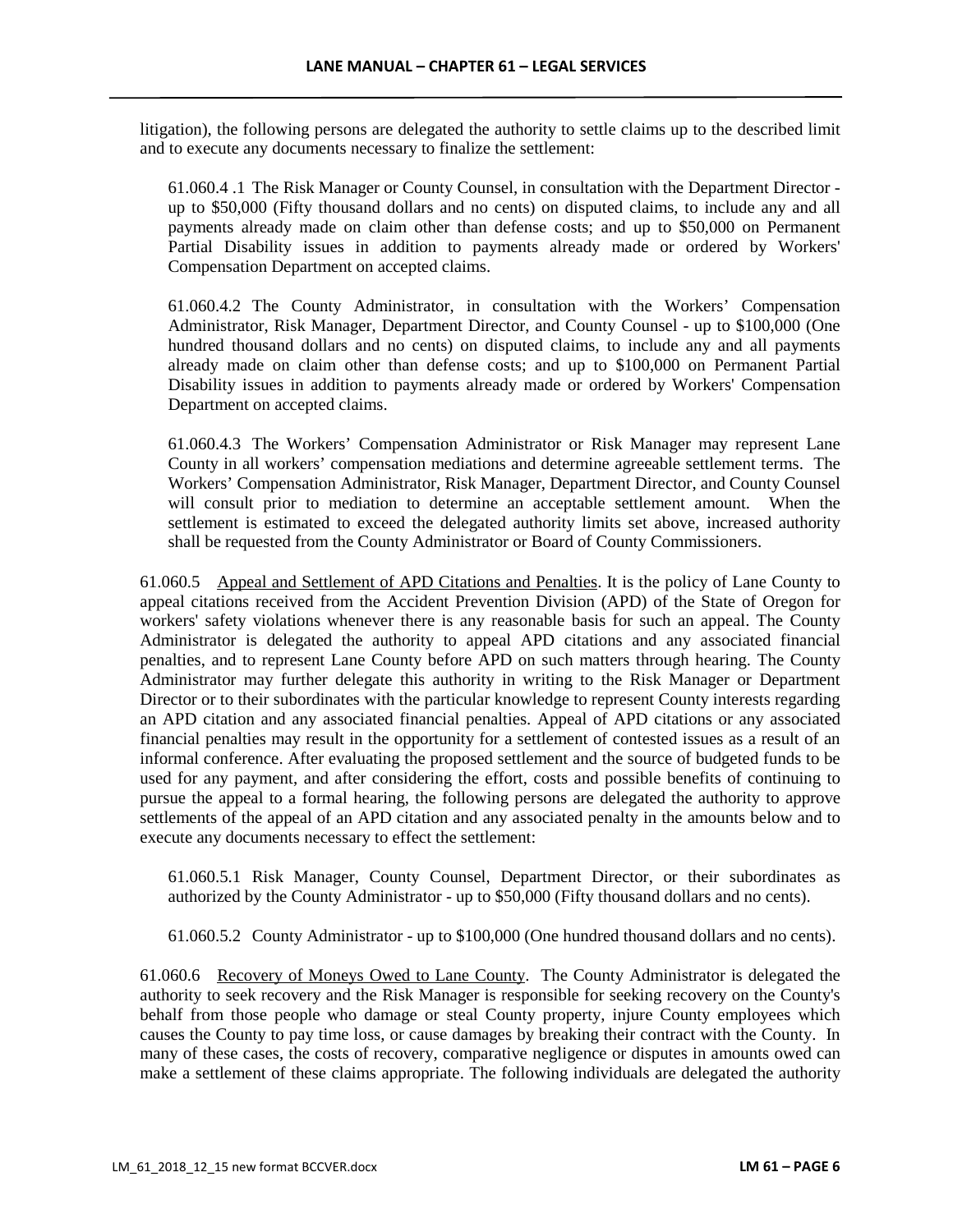to approve settlement of claims for amounts owed to the County and to execute any documents necessary to finalize the settlement.

61.060.6.1 The Risk Manager or their designee - up to \$50,000 (Fifty thousand dollars and no cents).

61.060.6.2 The County Counsel or their designee - up to \$50,000 (Fifty thousand dollars and no cents).

61.060.6.3 The County Administrator or their designee - up to \$100,000 (One hundred thousand dollars and no cents).

61.060.7 Settlement. Prior to the approval of any settlement over \$25,000, the Director of the Department responsible for the budgeted funds to be used for payment shall be informed of the proposed action. Payment of any of the amounts described herein is contingent upon approval of the court in those types of cases where such approval is required by statute.

### 61.060.8 Board of Commissioners Notification/Review.

61.060.8.1 The Risk Manager shall prepare and distribute to the Board, for the Commissioners' information, quarterly reports describing any settlements approved.

61.060.8.2 At any time, a Commissioner may consult with the relevant settling authority as to the specific details of a settlement and the reasons for its approval. If the Board is not satisfied with an approved settlement, the settlement shall not be overturned, but the Board may direct a change be made to the settlement process or in the delegation of authority described above to be effective for all future settlements.

*(Revised by Order No. 98-12-2-5; Effective 12.2.98; 13-04-23-03, 4.23.13; 16-02-09-03, 2.9.16; 18-01-30-02, 1.30.18)*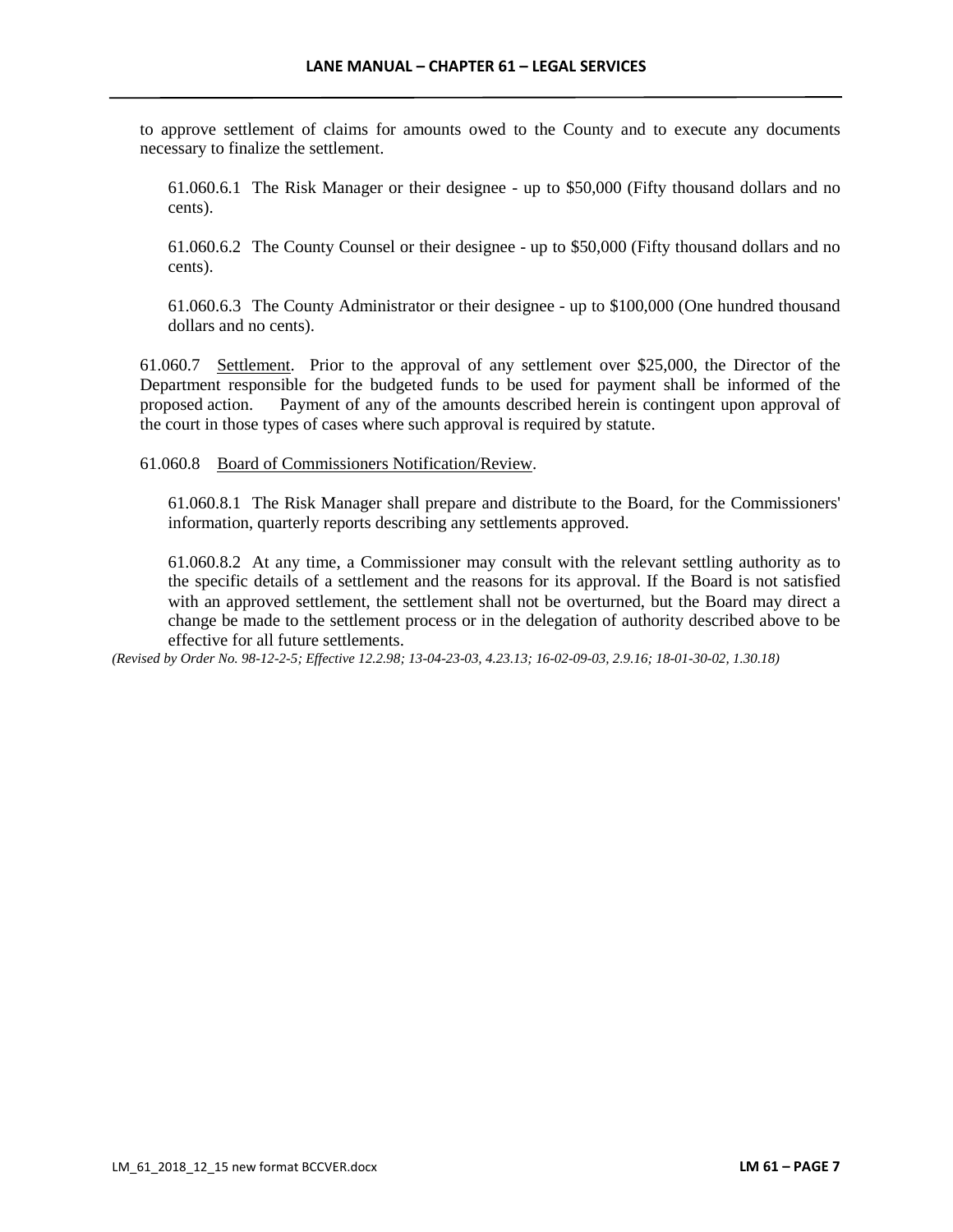# **3.064 Functions.**

execution;

The function of the Office of Legal Counsel is to serve as attorney for County government and will include, but not be limited to, the following specific functions as is consistent with budget limitations:

(1) Serve as primary legal advisor to the Board of County Commissioners;

(2) Investigate and manage claims that are made against the County and its employees and defend County officers or employees as required by statute, in any action for damages based on an alleged wrongful act or omission in performance of official duty, except as otherwise directed by the Board;

(3) Defend actions and suits to which the County is a party and such proceedings as resources permit;

(4) Upon approval of the Board prosecute actions and suits to which the County is a party and such proceedings as resources permit;

(5) Upon request, may advise County officers on legal questions that may arise;

(6) Performance of the duties outlined in Lane Manual include:

(a) Attending meetings of Board as it may request;

(b) Approving formal ordinances, orders and actions of the Board as to form (legal sufficiency);

(c) Serving as legal advisor for/to the Planning Commission;

(d) Representing the Assessor (Director, Department of Assessment and Taxation) before the Tax Court in significant tax cases;

(e) Drafting and assisting in drafting of County charter amendments, ordinances, orders, contracts, deeds and other formal documents;

- (f) Advising and, as necessary, appearing before the County Infractions Section;
- (g) Assisting in collection of delinquent accounts, including proceeding to judgment and

(h) Assisting in lease and acquisition of real property by purchase or condemnation;

- (i) Drafting ballot titles;
- (j) Serving as legal advisor to the Fair Board;

(k) Potential conflicts of interest within the Office of Legal Counsel will be handled in accordance with provisions set forth in Lane Manual and the applicable rules governing the ethics of attorneys; and,

(l) Maintain the Lane Code and Lane Manual.

(7) Subject to the exercise of discretion regarding ethical considerations on the part of the County Counsel, the duties of the Office of Legal Counsel generally will be performed in the following order of priority:

- (a) Litigation;
- (b) Requests of or advice to the Board and elected officials;
- (c) Requests of and advice to the County Administrator; and,
- (d) Requests of and advice to the Department Directors.

(8) Risk Management. The Department will be responsible for risk management functions, including loss prevention, self-insurance programs, insurance, and general liability claims management **and workers' compensation**.

(9) Workers' Compensation Program. *(Revised by Order No. 00-1-26-7, Effective 1.26.00; 10-7-28-3, 7.28.10; 17-06-06-06, 6.6.17; 18-01-30-02, 1.30.18)*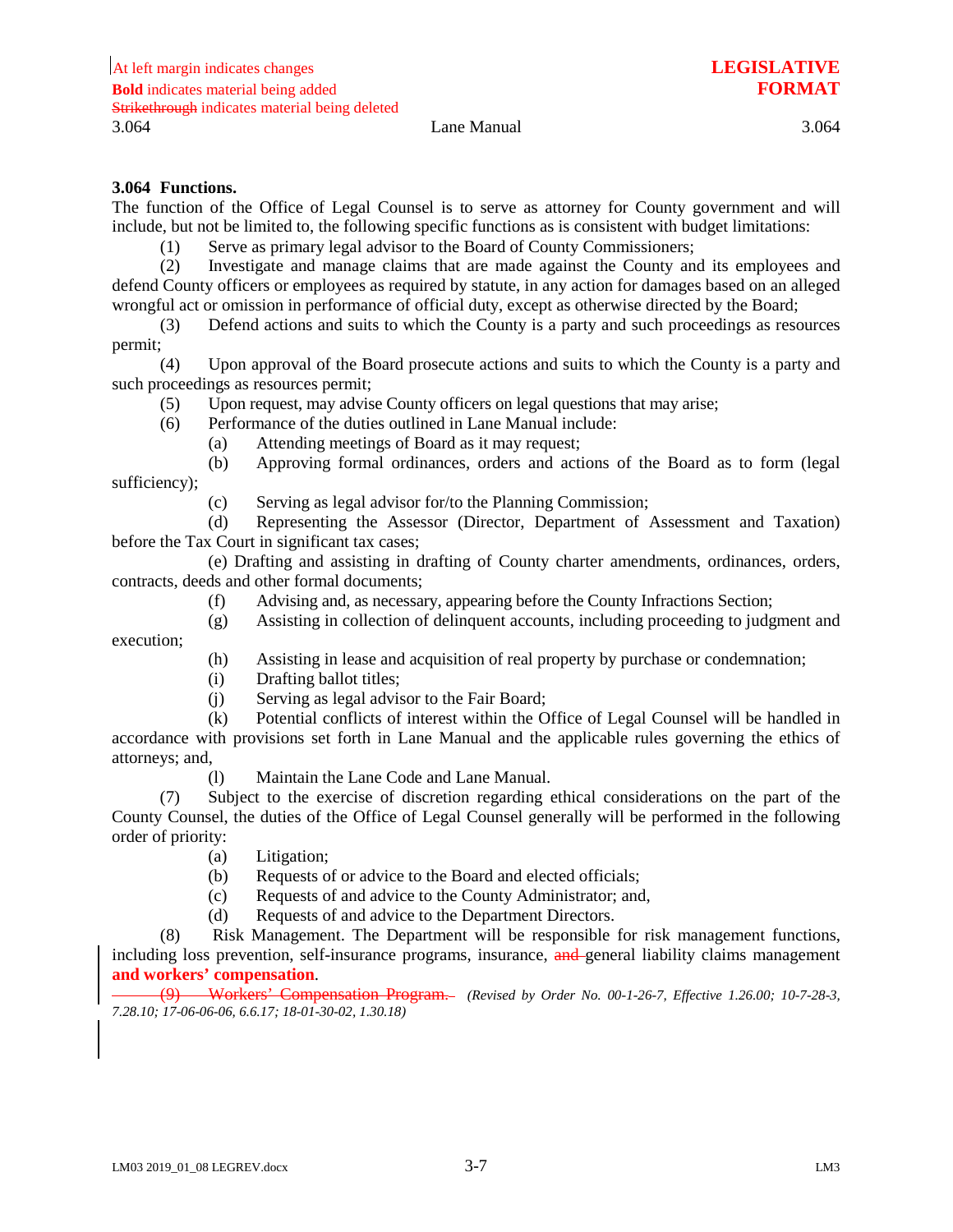### **AUTHORITY FOR SETTLEMENT**

### **61.050 Policy.**

The County recognizes that, given the inherent risks of litigation, it is often in its best interest to settle lawsuits, claims, personnel grievances, and appeals promptly. Settlements promote the good will of the County and allow the government to proceed with its business rather than dwelling on past actions. For these reasons, the County encourages reasonable settlements.

*(Revised by Order No. 98-12-2-5; Effective 12.2.98; 13-04-23-03, 4.23.13; 16-02-09-03, 2.9.16)*

#### **61.060 Delegation of Authority.**

61.060.1 Self-Insured Litigation. The Office of Legal Counsel is responsible for defending the County in litigation unless the case is covered by an insurance policy and the company chooses to employ outside counsel or a conflict of interest exists. After following the appropriate risk management procedures, including identifying the risks involved, the probable costs, the impact of the settlement, and the source of budgeted funds to be used for any payment, the following individuals are delegated the authority to settle litigation up to the described limit and to execute any documents necessary to finalize the settlement.

61.060.1.1 The County Counsel or their designee - up to \$50,000 (Fifty thousand dollars and no cents).

61.060.1.2 The County Administrator or their designee - up to \$100,000 (One hundred thousand dollars and no cents).

61.060.2 Self-Insured Claims. The Risk Manager is responsible for investigating and managing claims for damages against the County unless the claim is covered by an insurance policy and the company chooses to settle the matter with an alternate method. After following the appropriate risk management procedures, including identifying the risks involved, the probable costs, the impact of the settlement, and the source of budgeted funds to be used for any payment, the following individuals are delegated the authority to settle claims up to the described limit and to execute any documents necessary to finalize the settlement.

61.060.2.1 The Risk Manager or their designee - up to \$50,000 (Fifty thousand dollars and no cents).

61.060.2.2 The County Administrator or their designee - up to \$100,000 (One hundred thousand dollars and no cents).

61.060.3 Grievances and Appeals. Grievances and appeals involve those personnel matters which are proceeding under Lane Manual Personnel Rules or pursuant to a claim for a violation of a collective bargaining agreement through the procedure in said agreement. Any settlement of a grievance or appeal must have the concurrence of all co-employers. After determining the risks involved in proceeding, the probable costs, the impact of the settlement and the source of budgeted funds to be used for any payment, the following individuals are delegated the authority to settle grievances and appeals up to the described limit and to execute any documents necessary to effect the settlement.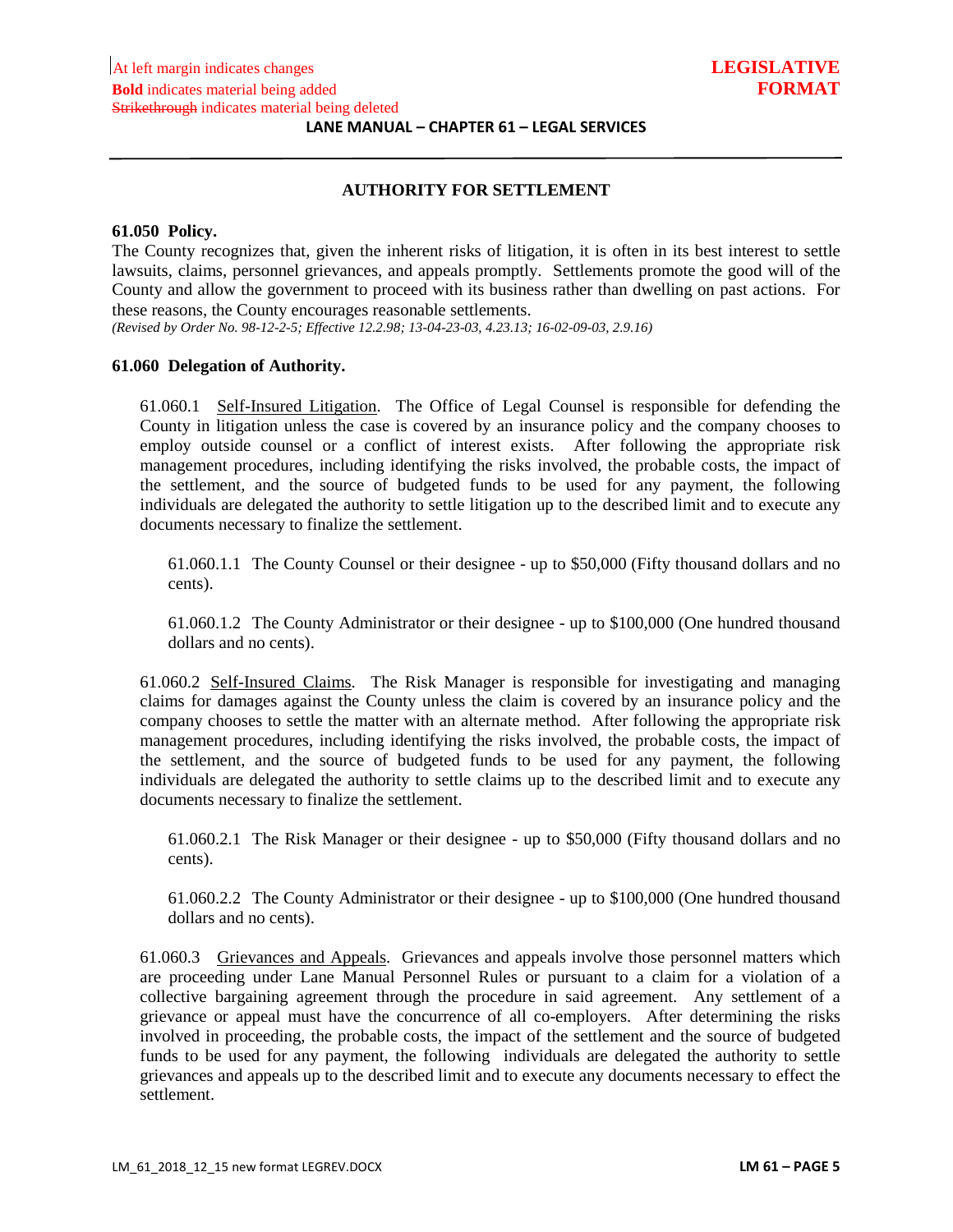61.060.3.1 Human Resources Director or their designee – up to \$50,000 (Fifty thousand dollars and no cents).

61.060.3.2 The County Administrator or their designee - up to \$100,000 (One hundred thousand dollars and no cents).

61.060.4 Self-Insured Workers' Compensation Claims and Litigation. The Workers' Compensation Administrator (WCA) in consultation with the Human Resources Director, Risk Manager, and County Counsel is responsible for ensuring that adequate investigation and claim management takes place. The Workers' Compensation Administrator **Risk Manager,** in consultation with County Counsel**,** shall arrange a pool of appropriate legal counsel. The WCA shall select counsel from the pool when needed for routine workers' compensation litigation. County Counsel will ensure that appropriate legal counsel is retained in cases involving legal matters other than routine workers' compensation litigation. After following the appropriate risk management procedures, including identifying the risks and exposures involved, the probable costs, the impact of the settlement, the source of budgeted funds to be used for any payment and with the written concurrence of legal counsel or County Counsel (if the case here proceeded to litigation), the following persons are delegated the authority to settle claims up to the described limit and to execute any documents necessary to finalize the settlement:

61.060.4 .1 The Workers' Compensation Administrator**Risk Manager or County Counsel**, in consultation with the Human Resources Director, Department Director, and County Counsel - up to \$50,000 (Fifty thousand dollars and no cents) on disputed claims, to include any and all payments already made on claim other than defense costs; and up to \$50,000 on Permanent Partial Disability issues in addition to payments already made or ordered by Workers' Compensation Department on accepted claims.

61.060.4.2 The County Administrator, in consultation with the Workers' Compensation Administrator, Human Resources Director**Risk Manager**, Department Director, and County Counsel - up to \$100,000 (One hundred thousand dollars and no cents) on disputed claims, to include any and all payments already made on claim other than defense costs; and up to \$100,000 on Permanent Partial Disability issues in addition to payments already made or ordered by Workers' Compensation Department on accepted claims.

61.060.4.3 The Workers' Compensation Administrator **or Risk Manager** may represent Lane County in all workers' compensation mediations and determine agreeable settlement terms. The Workers' Compensation Administrator, **Risk Manager,** Human Resources Director, Department Director, and County Counsel will consult prior to mediation to determine an acceptable settlement amount. When the settlement is estimated to exceed the delegated authority limits set above, increased authority shall be requested from the County Administrator or Board of County Commissioners.

61.060.5 Appeal and Settlement of APD Citations and Penalties. It is the policy of Lane County to appeal citations received from the Accident Prevention Division (APD) of the State of Oregon for workers' safety violations whenever there is any reasonable basis for such an appeal. The County Administrator is delegated the authority to appeal APD citations and any associated financial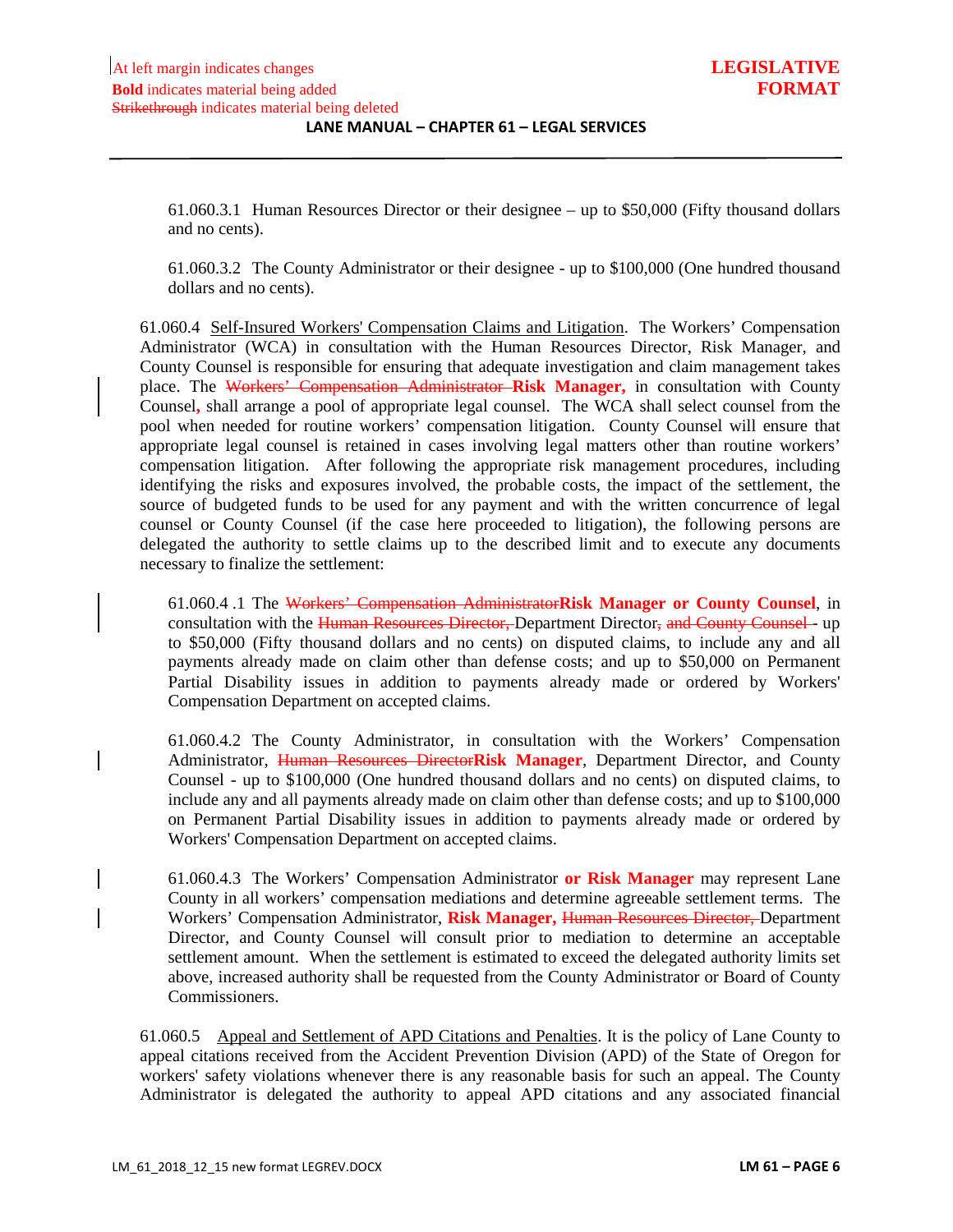penalties, and to represent Lane County before APD on such matters through hearing. The County Administrator may further delegate this authority in writing to the Risk Manager or Department Director or to their subordinates with the particular knowledge to represent County interests regarding an APD citation and any associated financial penalties. Appeal of APD citations or any associated financial penalties may result in the opportunity for a settlement of contested issues as a result of an informal conference. After evaluating the proposed settlement and the source of budgeted funds to be used for any payment, and after considering the effort, costs and possible benefits of continuing to pursue the appeal to a formal hearing, the following persons are delegated the authority to approve settlements of the appeal of an APD citation and any associated penalty in the amounts below and to execute any documents necessary to effect the settlement:

61.060.5.1 Workers' Compensation Administrator, or **Risk Manager, County Counsel,**  Department Director**,** or their subordinates as authorized by the County Administrator - up to \$50,000 (Fifty thousand dollars and no cents).

61.060.5.2 County Administrator - up to \$100,000 (One hundred thousand dollars and no cents).

61.060.6 Recovery of Moneys Owed to Lane County. The County Administrator is delegated the authority to seek recovery and the Risk Manager is responsible for seeking recovery on the County's behalf from those people who damage or steal County property, injure County employees which causes the County to pay time loss, or cause damages by breaking their contract with the County. In many of these cases, the costs of recovery, comparative negligence or disputes in amounts owed can make a settlement of these claims appropriate. The following individuals are delegated the authority to approve settlement of claims for amounts owed to the County and to execute any documents necessary to finalize the settlement.

61.060.6.1 The Risk Manager or their designee - up to \$50,000 (Fifty thousand dollars and no cents).

61.060.6.2 The County Counsel or their designee - up to \$50,000 (Fifty thousand dollars and no cents).

61.060.6.3 The County Administrator or their designee - up to \$100,000 (One hundred thousand dollars and no cents).

61.060.7 Settlement. Prior to the approval of any settlement over \$25,000, the Director of the Department responsible for the budgeted funds to be used for payment shall be informed of the proposed action. Payment of any of the amounts described herein is contingent upon approval of the court in those types of cases where such approval is required by statute.

### 61.060.8 Board of Commissioners Notification/Review.

61.060.8.1 The Risk Manager shall prepare and distribute to the Board, for the Commissioners' information, quarterly reports describing any settlements approved.

61.060.8.2 At any time, a Commissioner may consult with the relevant settling authority as to the specific details of a settlement and the reasons for its approval. If the Board is not satisfied